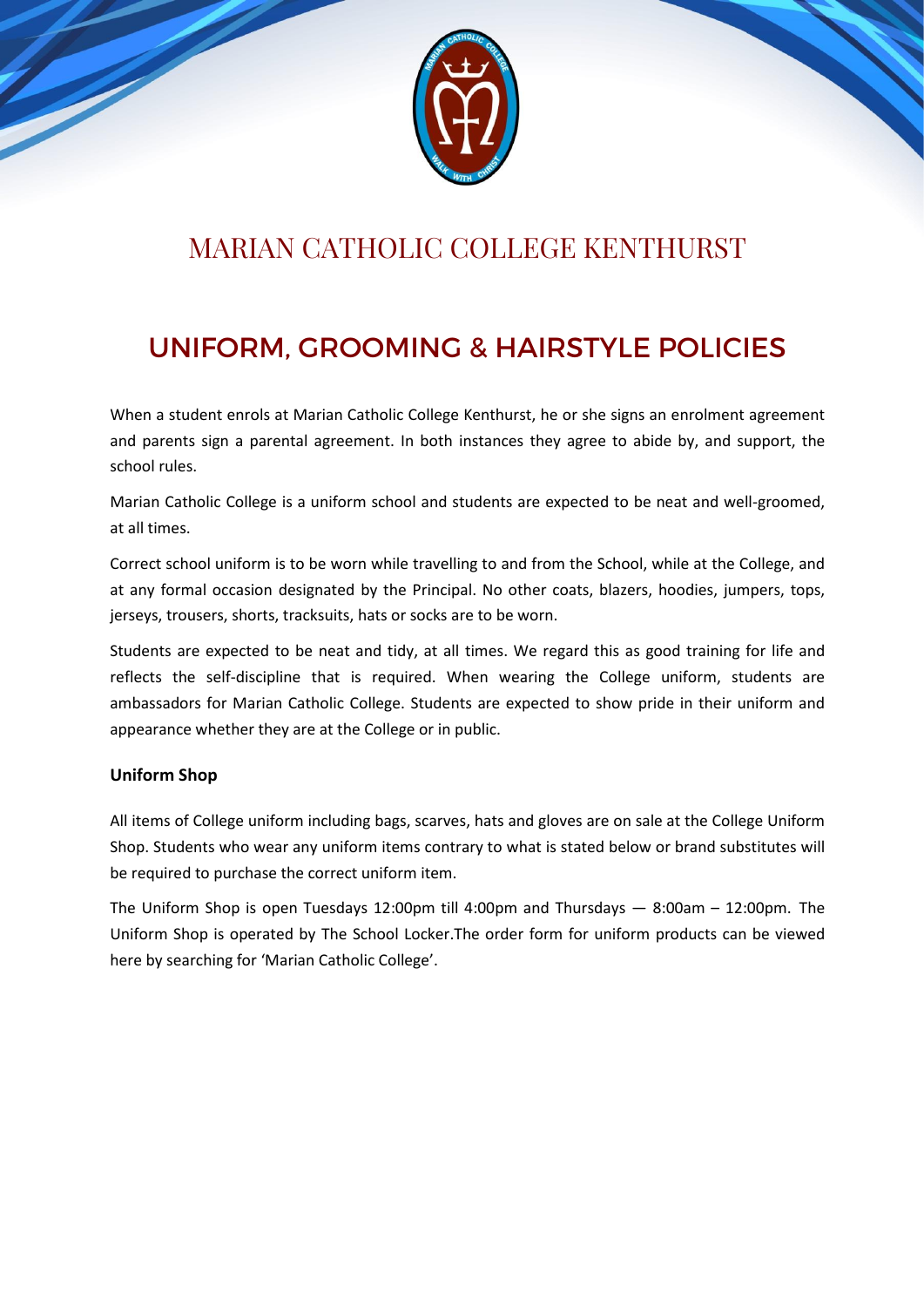#### **Summer Uniform <b>Winter Uniform Winter Uniform**

- Marian Catholic College short sleeved white shirt
- Marian Catholic College navy shorts or trousers
- Marian Catholic College maroon jumper
- Black belt with small plain buckle
- Plain navy or black (with trousers) socks (not ankle length)
- Black Leather (able to be polished) fully enclosed lace up school shoes with a standard school shoe heel. No platforms, prints, canvas shoes, jogger Nike/Adidas shoes. Pictured below are acceptable school shoes for boys and girls as well as examples of unacceptable school shoes. All other shoes do not meet the WHS requirements for practical subjects.
- Navy bucket hat / school cap
- Marian Cathoilic College navy blue blazer

- Marian Catholic College navy blue blazer
- Marian Catholic College long sleeved white shirt
- Marian Catholic College tie
- Marian Catholic College navy trousers
- Marian Catholic College maroon jumper
- Black belt with small plain buckle
- Plain navy or black socks (not ankle length).
- Black Leather (able to be polished) fully enclosed lace up school shoes with a standard school shoe heel. No platforms, prints, canvas shoes, jogger Nike/Adidas shoes. Pictured below are acceptable school shoes for boys and girls as well as examples of unacceptable school shoes. All other shoes do not meet the WHS requirements for practical subjects.
- *Optional* Plain navy, blue, black, white or maroon scarf and/or gloves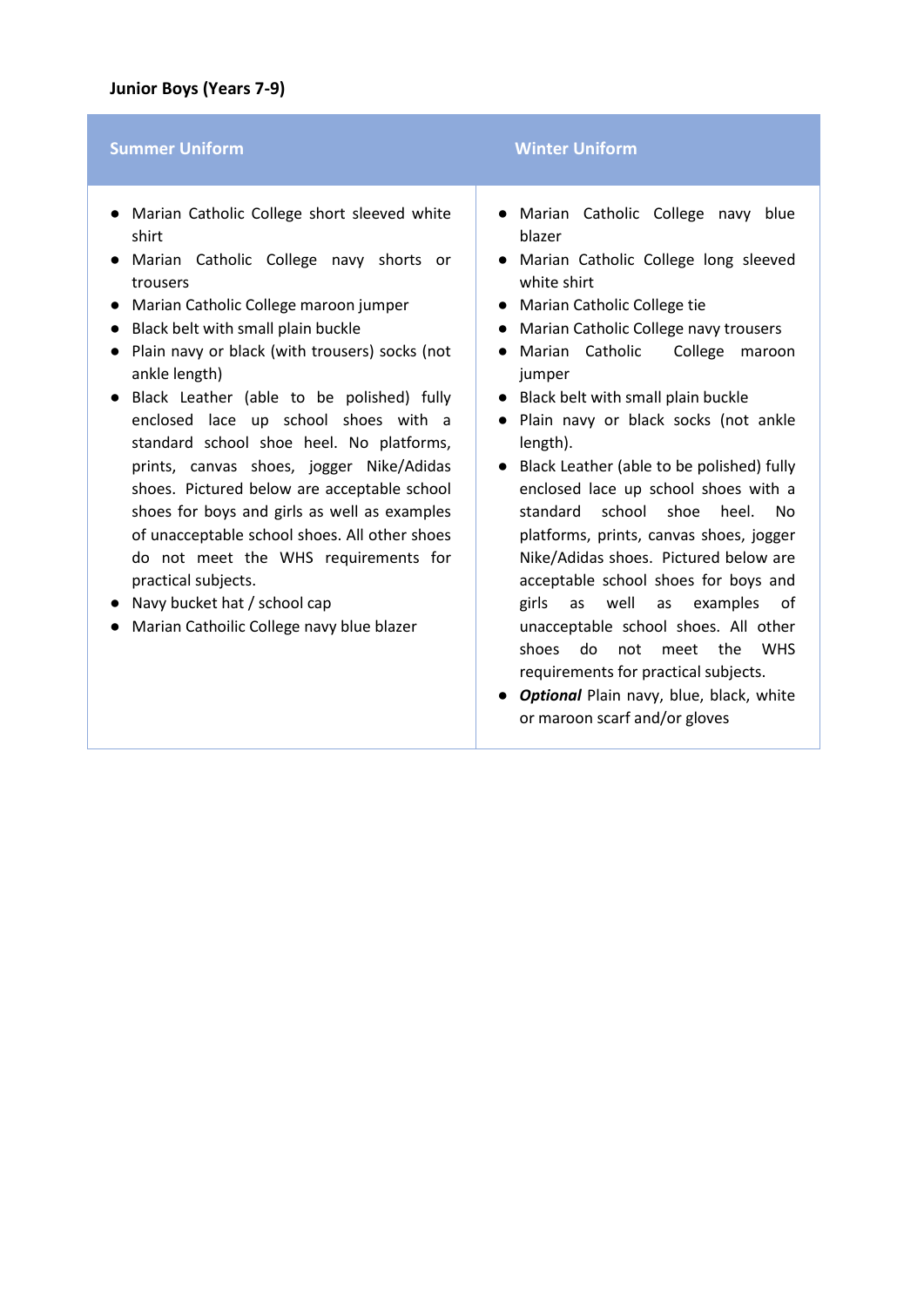#### **Junior Girls (Years 7-9)**

#### **Summer Uniform Winter Uniform**

- Year 7 2022 ONLY Marian Catholic College summer blouse & junior girls skirt (kneelength)
- Year 8-9 2022 Marian Catholic College dress (knee length)
- Marian Catholic College maroon jumper
- Plain white crew style socks (not ankle length)
- Black Leather (able to be polished) fully enclosed lace up school shoes with a standard school shoe heel. No platforms, prints, canvas shoes, jogger Nike/Adidas shoes. Pictured below are acceptable school shoes for boys and girls as well as examples of unacceptable school shoes. All other shoes do not meet the WHS requirements for practical subjects.
- Navy bucket hat / school cap
- Marian Catholic College navy blue blazer

- Marian Catholic College navy blue blazer
- Marian Catholic College long sleeved white blouse
- Marian Catholic College girls bow tie
- Marian Catholic College skirt that covers the knee
- Navy stockings
- Marian Catholic College maroon jumper
- Black Leather (able to be polished) fully enclosed lace up school shoes with a standard school shoe heel. No platforms, prints, canvas shoes, jogger Nike/Adidas shoes. Pictured below are acceptable school shoes for boys and girls as well as examples of unacceptable school shoes. All other shoes do not meet the WHS requirements for practical subjects.
- *Optional* Plain navy, blue, black, white or maroon scarf and/or gloves

*NOTE: Year 7 2022 wear the new junior uniform – Marian Catholic College summer blouse and junior girls skirt (knee-length)*

## **JUNIOR BOYS SUMMER UNIFORM**

**YEARS 7, 8 & 9** Marian short sleeved white shirt

College navy shorts (or trousers)

**Black belt with small** plain buckle

Plain navy or black socks (not ankle length)

> **Polished leather** lace up shoes

Navy bucket hat/ school cap

Marian navy blue blazer

Marian maroon jumper



## **JUNIOR GIRLS SUMMER UNIFORM**

**YEARS 8 & 9** 

**Marian College dress** (knee length)

Plain white socks (not ankle length)

**Polished leather** lace up shoes

Navy bucket hat/ school cap

Marian navy blue blazer

Marian maroon jumper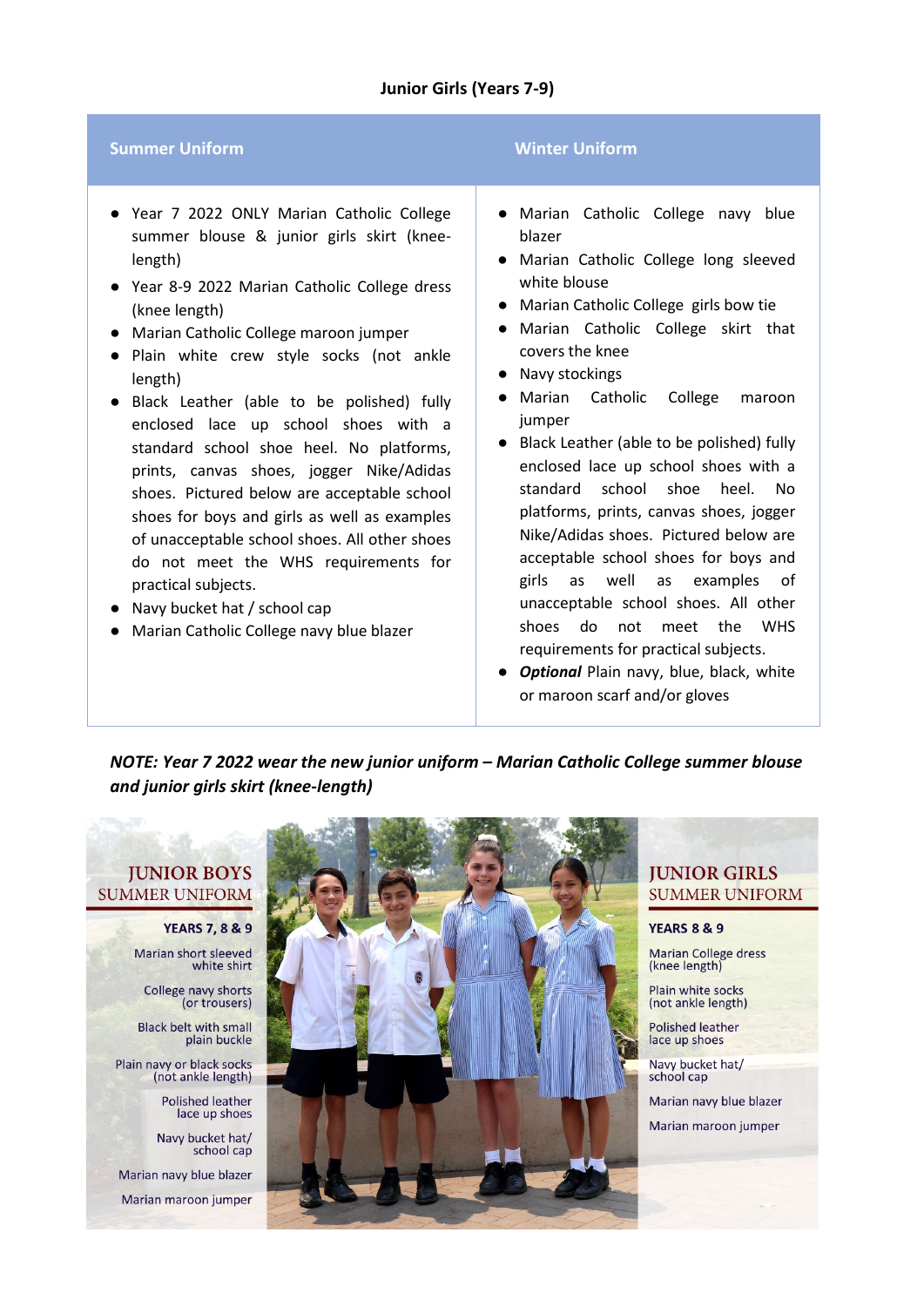#### **Summer Uniform <b>Winter Uniform Winter Uniform**

- Marian Catholic College short sleeved blue and white striped College shirt
- Marian Catholic College navy shorts or trousers (purchased from the College's uniform shop)
- Marian Catholic College maroon jumper
- Black belt with small plain buckle
- Plain navy or black (with trousers) socks (not ankle length)
- Black Leather (able to be polished) fully enclosed lace up school shoes with a standard school shoe heel. No platforms, prints, canvas shoes, jogger Nike/Adidas shoes. Pictured below are acceptable school shoes for boys and girls as well as examples of unacceptable school shoes. All other shoes do not meet the WHS requirements for practical subjects.
- Navy bucket hat / school cap
- Marian Catholic College navy blue blazer

- Marian Catholic College navy blue blazer
- Marian Catholic College long sleeved blue and white striped shirt
- Marian Catholic College tie
- Marian Catholic College navy trousers (purchased from the College's uniform shop)
- Marian Catholic College maroon jumper
- Black belt with small plain buckle
- Plain navy or black socks (not ankle length).
- Black Leather (able to be polished) fully enclosed lace up school shoes with a standard school shoe heel. No platforms, prints, canvas shoes, jogger Nike/Adidas shoes. Pictured below are acceptable school shoes for boys and girls as well as examples of unacceptable school shoes. All other shoes do not meet the WHS requirements for practical subjects.
- *Optional* Plain navy, blue, black, white or maroon scarf and/or gloves

#### **SENIOR BOYS SUMMER UNIFORM**

#### **YEARS 10, 11 & 12**

Marian short sleeved blue & white striped College shirt

> College navy shorts (or trousers)

**Black belt with small** plain buckle

Plain navy or black socks (not ankle length)

> **Polished leather** lace up shoes

Navy bucket hat/ school cap

Marian navy blue blazer

Marian maroon jumper



## **SENIOR GIRLS SUMMER UNIFORM**

**YEARS 10, 11 & 12** Marian short sleeved blouse

Marian dark navy pleated skirt (knee length)

Plain white socks (not ankle length)

**Polished leather** lace up shoes

Navy bucket hat/ school cap

Marian navy blue blazer

Marian maroon jumper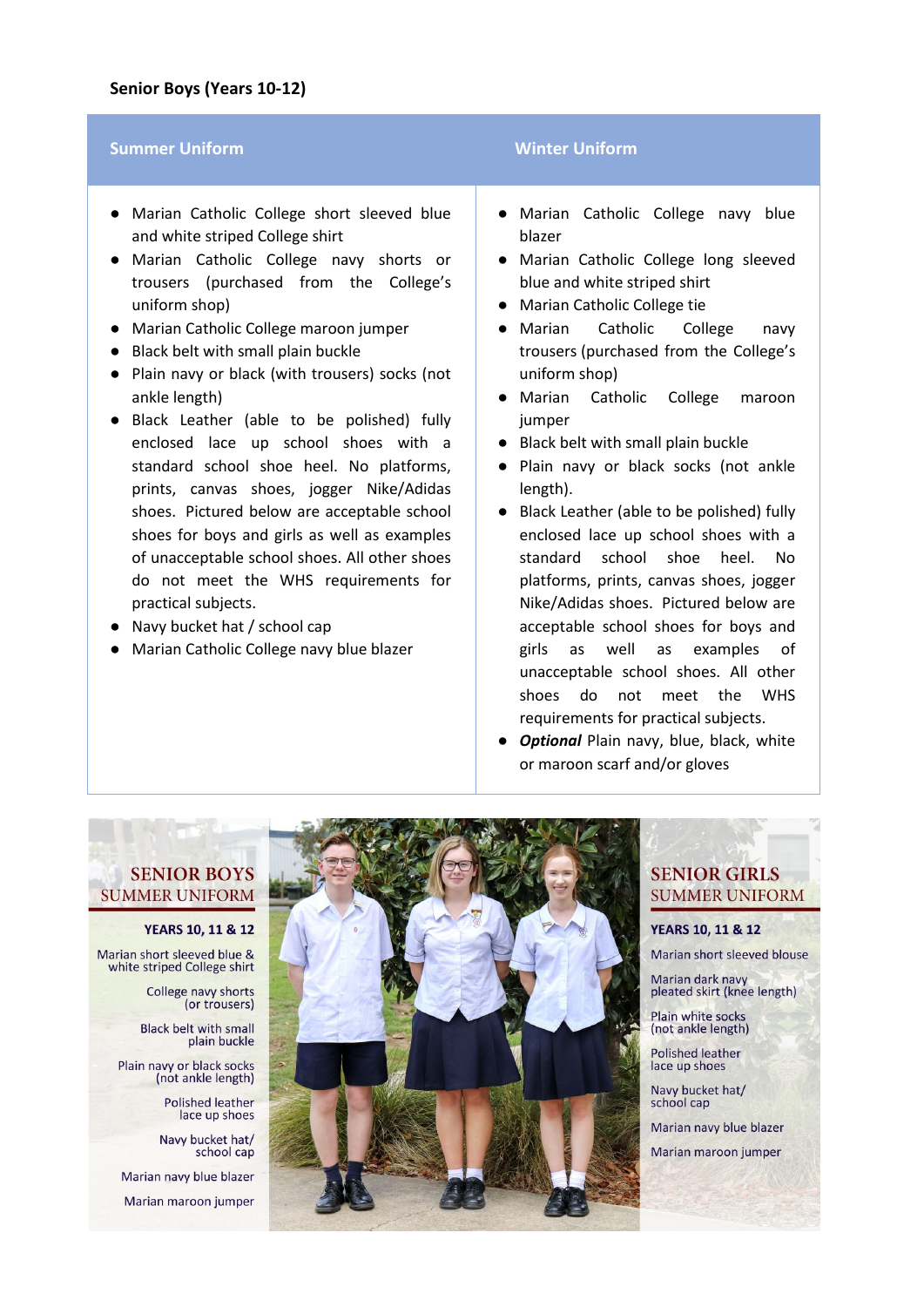#### **Summer Uniform <b>Winter Uniform Winter Uniform**

- Marian Catholic College short sleeved blouse
- Marian Catholic College dark navy pleated skirt (knee length)
- Marian Catholic College maroon jumper
- Plain white crew style socks (not ankle length)
- Black Leather (able to be polished) fully enclosed lace up school shoes with a standard school shoe heel. No platforms, prints, canvas shoes, jogger Nike/Adidas shoes. Pictured below are acceptable school shoes for boys and girls as well as examples of unacceptable school shoes. All other shoes do not meet the WHS requirements for practical subjects.
- Navy bucket hat / school cap
- Marian Catholic College navy blue blazer

- Marian Catholic College navy blue blazer
- Marian Catholic College blue/white striped long sleeved blouse
- Marian Catholic College tie
- Marian Catholic College dark navy pleated skirt (knee length)
- Navy stockings
- Marian Catholic College maroon jumper
- Black Leather (able to be polished) fully enclosed lace up school shoes with a standard school shoe heel. No platforms, prints, canvas shoes, jogger Nike/Adidas shoes. Pictured below are acceptable school shoes for boys and girls as well as examples of unacceptable school shoes. All other shoes do not meet the WHS requirements for practical subjects.
- *Optional* Plain navy, blue, black, white or maroon scarf and/or gloves



#### **School Shoes**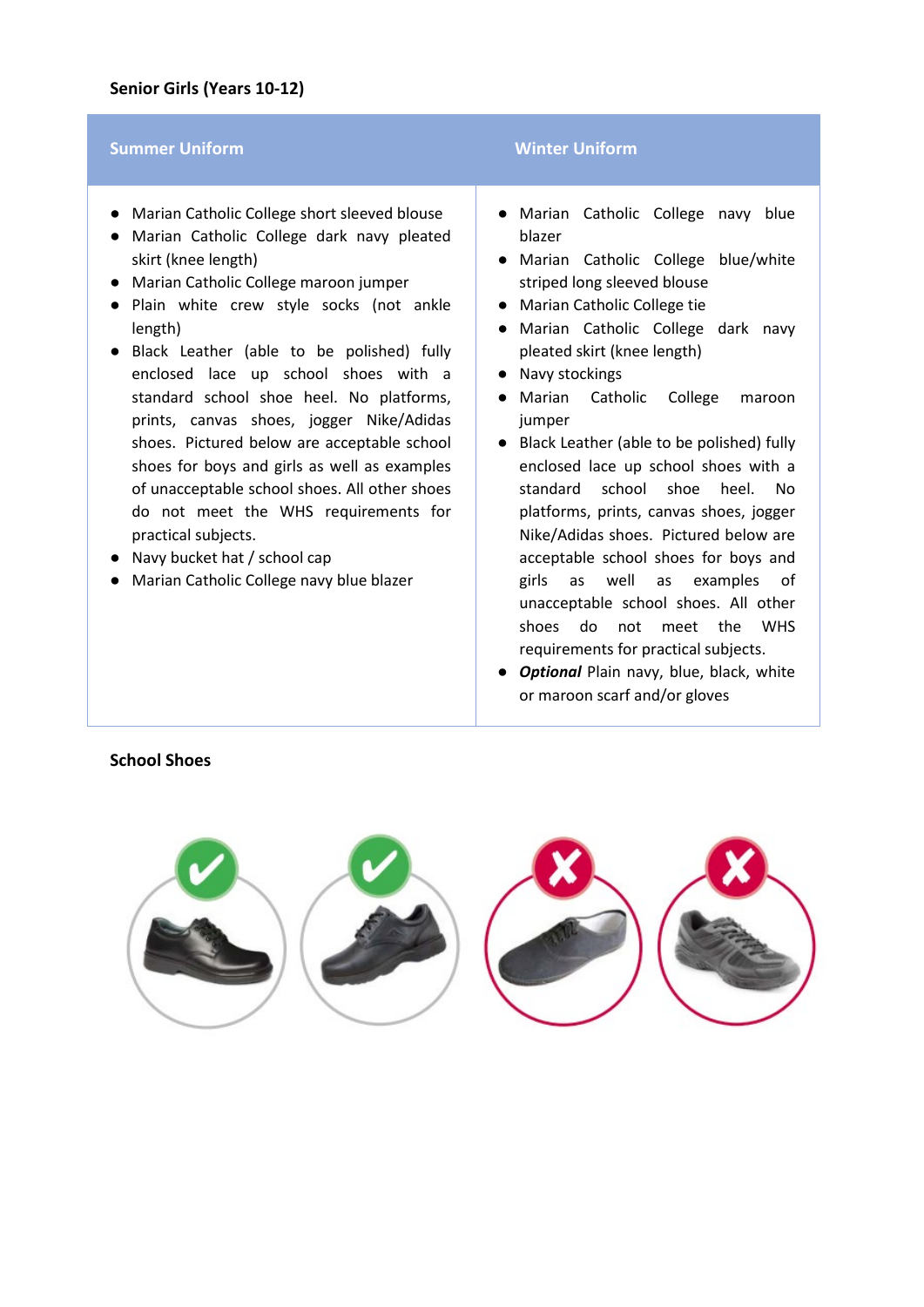#### **Senior Commemorative Jerseys**

Senior students are permitted to wear their senior jerseys each day during Terms 2 and 3 only. Only the current jersey is permitted. No other jerseys are to be worn. During Terms 2 & 3, the senior jersey is never to be worn instead of the blazer. It may be worn beneath the blazer.

The College Blazer must be worn to and from school every day. The Blazer must be worn in Homeroom, during Assembly and when entering or leaving the College premises.

### **Sports Uniform (Years 7-12)**

**NOTE: Sports Uniform can only be worn all day, Day 5, for students in Years 7–10.**

#### **Sports Uniform**

- Marian Catholic College polo sports shirt
- Marian Catholic College Navy Shorts MCCK embroidered on the leg
- White sport socks (not socklet)
- Appropriate well-supported sports shoes
- Full Marian Catholic College tracksuit (Jacket and Pants)
- Marian Catholic College hat
- Navy bucket hat

#### **Managing Wet Weather**

- Students should be prepared for the weather conditions of the day.
- During wet weather students should be using an umbrella and the covered walkway areas whenever possible.
- Students can wear the College navy rain jacket over their jumper/blazer on their way to and from school. A plain navy or black wet weather jacket without logos/advertising is also permitted
- However, this raincoat must be removed before the commencement of lessons.
- The Marian sports jacket is not waterproof and is NOT to be worn as a rain jacket. If a student wears a sports jacket as a Wet Weather Jacket it will be confiscated

#### **Managing Cold Weather**

- During College year the Marian maroon jumper or Marian navy blue blazer may be worn together or independently (with both the summer and winter uniform).
- During Terms 2 and 3 the Marian navy blue blazer must be worn when entering the College premises, in Homeroom, during Assembly and when leaving the College premises.
- Students may wear plain white thermal wear under their school shirt/blouse during cold weather. No coloured undershirts are permitted.
- No hoodies, skivvies or items of clothing other than school uniform are to be worn. If a student wears a non-uniform item it will be confiscated.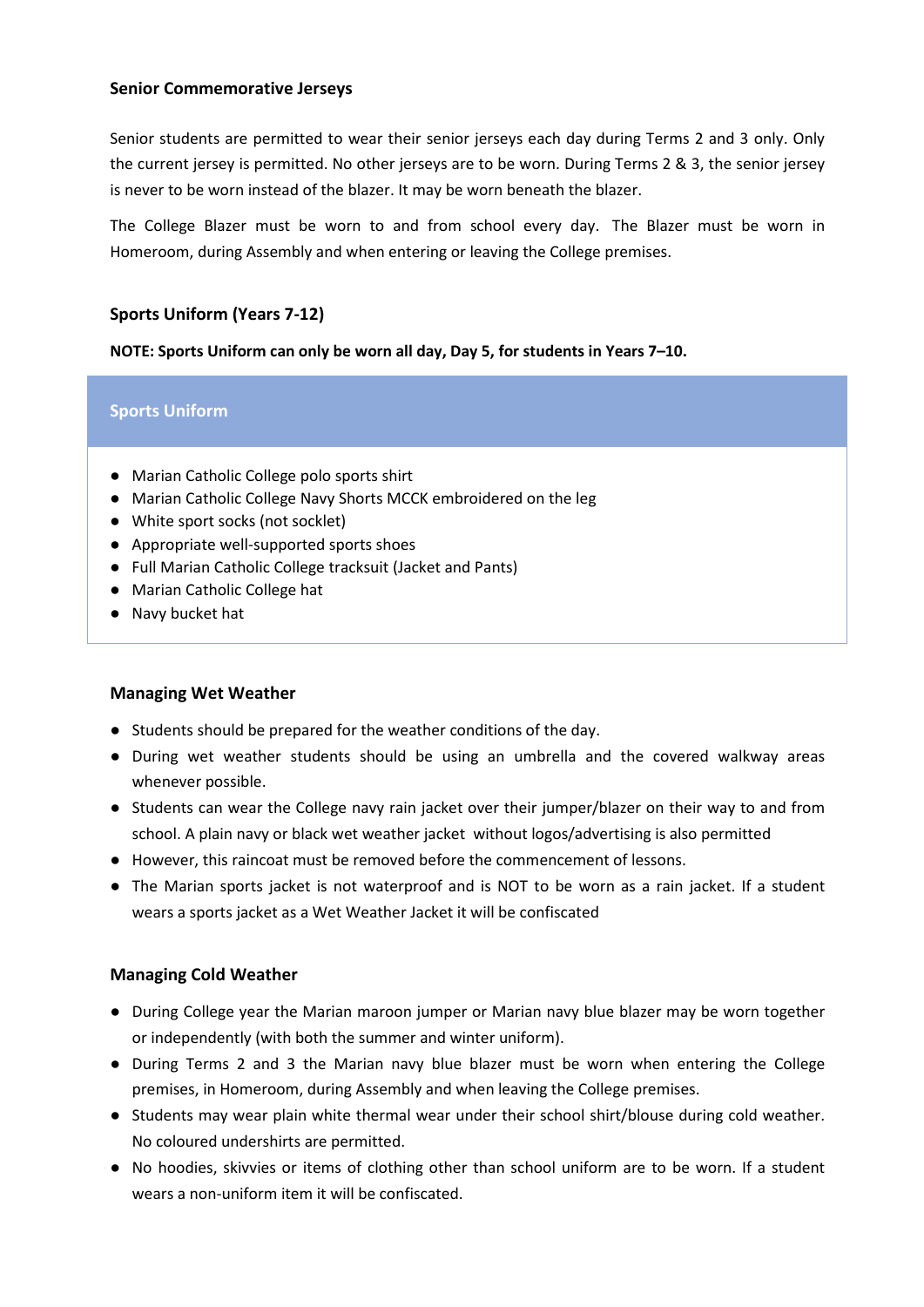### **Schoolbag Policy**

- The College *Chiropak* Backpack is compulsory. It comes in two sizes: medium and extra-large. No other bags are acceptable.
- The sport kit bag is optional for sports days only. No other sports bag is acceptable. The sport kit bag cannot be used in lieu of the backpack.

### **Mufti Days & School Excursions**

- On any mufti day or school excursion involving the wearing of casual clothing, students must be appropriately and modestly attired.
- Students must wear shoes that fully cover their feet. Open-style shoes, sandals and thongs are not to be worn as these do not comply with WHS legislation. Students who will be engaged in practical subjects such as Woodwork, Food Technology, Hospitality, Agriculture, Industrial Technology and Science must bring the correct covered footwear or they will not be permitted to participate in practical lessons.
- Students are not permitted to wear any facial piercing jewellery on mufti days or on school excursions.
- As a safety measure, students who do not comply with these guidelines will be excluded from activities and any practical lessons.

#### **Breaches of the Uniform Policy**

- If for any reason the correct uniform cannot be worn the student is to provide a note explaining the circumstance to their homeroom teacher.
- Failure to provide a note and/or repeated breaches of the uniform policy will result in consequences as deemed appropriate by the Homeroom teacher, House Patron, Year Leader of Learning and/or Leader of Learning - Pastoral Care in consultation with the Assistant Principal and Principal.
- Any non-College uniform items of clothing (such as hoodies, non-school jackets) worn at school will be confiscated and may need to be collected by parent/caregiver.
- Students wearing non-uniform items (such as tights, jeans, incorrect shorts or trousers) will be sent home or placed on in-school isolation.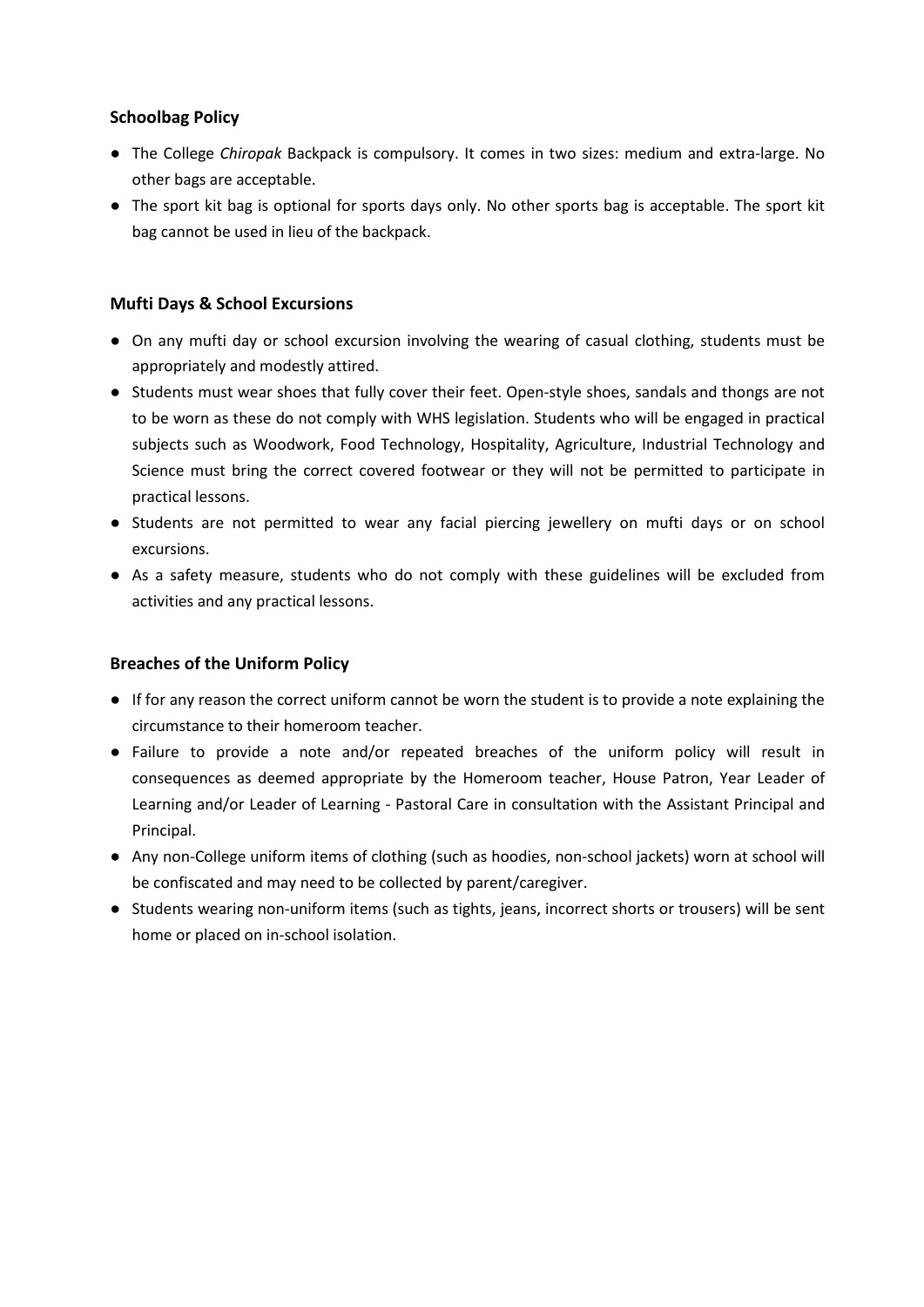# HAIRSTYLE & GROOMING POLICY

#### **Expectations**

We need to be fair and consistent to all members of the Marian community in enforcing the hairstyle policy. A student must consult the College Hairstyle Policy to avoid having a hairstyle that is in breach of the guidelines. Ignorance of the policy will not be accepted as an excuse.

The following guidelines outline the College's expectations regarding grooming.

### **HAIRSTYLE POLICY (both boys & girls)**

#### **Hairstyle Requirements:**

- Clean (Excessive use of gel and other styling products is not permitted).
- Off the face and ears (wispy bangs and strands are not permitted).
- Tied back if shoulder length:
	- o Hair may either be plaited or tied back in a pony-tail with ribbons/hair ties in the following colours: light blue, maroon, navy, black or white
	- o Single or double plaits are permitted, but not multiple small plaits or braids
	- o Beads in the hair are not permitted
	- o Hair clips may be used if plain and in reasonable number
- Cut in a definite and tidy style.
- Not to be shaved less than a 'number 2'.
- Even (long strands are not permitted) or not overly graded in cut (undercuts not permitted).
- Mullets are not permitted.
- One natural colour includes various shades of brown, black or blonde. (Dyed 'white blond' or bleached hair is not deemed a natural colour).
- Not extreme in cut, style or colour. (The judgement of 'extreme' will lie with the Leader of Learning – Pastoral Care).

#### **Boys Facial Hair:**

- Boys must be clean shaven when they arrive at school each day. Any boy who arrives at school unshaven will not be permitted to attend class and will be sent to the Student Reception in the Administration building to obtain a disposable razor and must shave before going to class.
- Beards, moustaches, goatees, facial hair and long side-burns are not permitted.